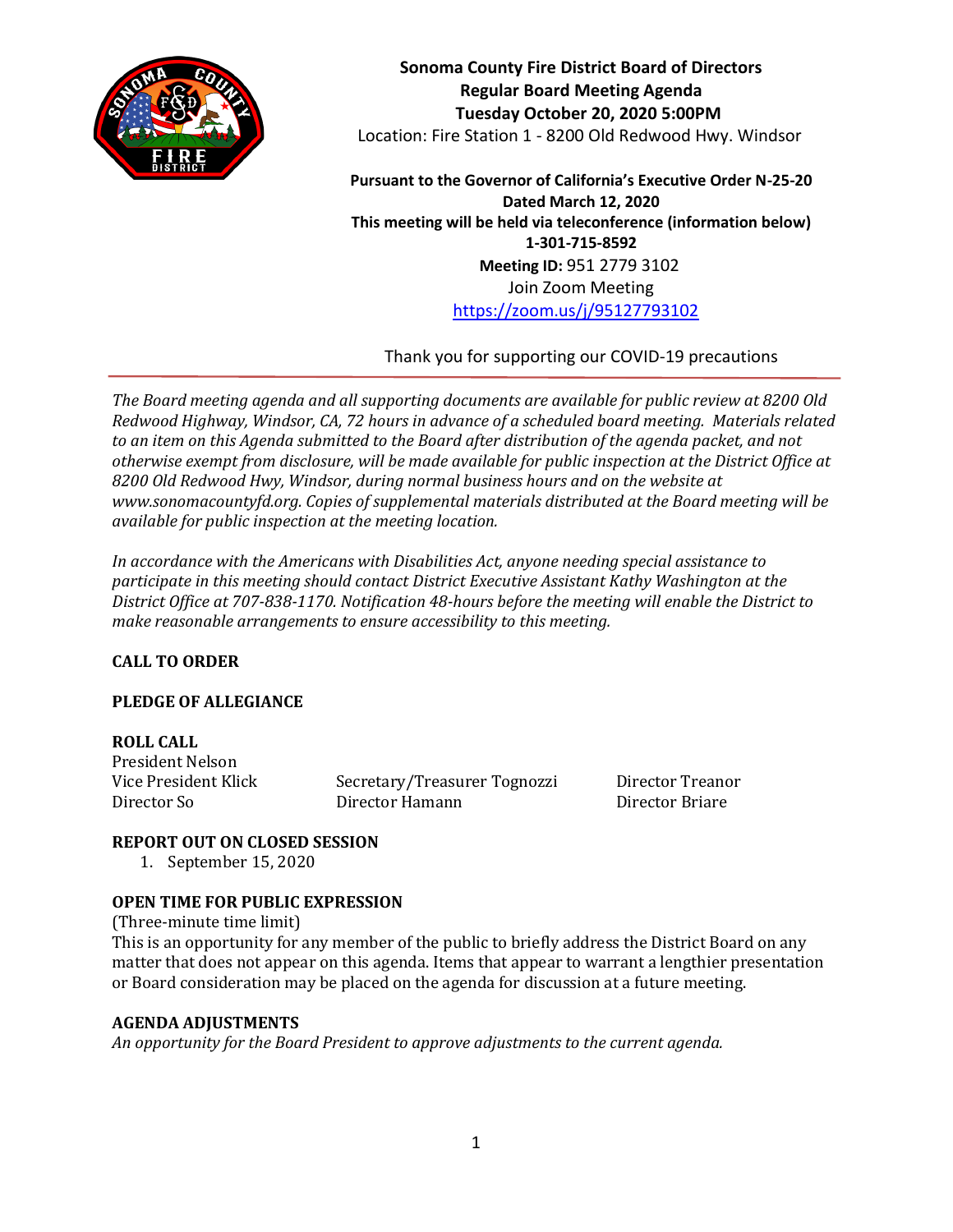

**Sonoma County Fire District Board of Directors Regular Board Meeting Agenda Tuesday October 20, 2020 5:00PM** Location: Fire Station 1 - 8200 Old Redwood Hwy. Windsor

**Pursuant to the Governor of California's Executive Order N-25-20 Dated March 12, 2020 This meeting will be held via teleconference (information below) 1-301-715-8592 Meeting ID:** 951 2779 3102 Join Zoom Meeting <https://zoom.us/j/95127793102>

Thank you for supporting our COVID-19 precautions

# **SONOMA COUNTY PROFESSIONAL FIREFIGHTERS ASSOCIATION PRESIDENT'S REPORT**

*An opportunity for the President of the Sonoma County Professional Firefighters Association to address the Board on matters of the Association.*

### **DIRECTOR REPORTS**

*An opportunity for Directors to report on their individual activities related to District business.*

### **FIRE CHIEF'S REPORT**

*Chief Heine will report on District administration and operations.*

### **CONSENT CALENDAR ITEMS**

*These items can be acted on in one consolidated motion or may be removed from the Consent Calendar and separately considered at the request of any Director.*

- 1. Approve the minutes from the September 1, 2020 Special Board of Directors Meeting
- 2. Approve the minutes from the September 15, 2020 Regular Board of Directors Meeting
- 3. Approve bills and payables for September 2020.

# **PRESENTATION BY SCI ON FIRE IMPACT FEES**

*The Board will receive a presentation by SCI Consulting Group on the Fire Impact Fee Nexus Study. The draft study can be found on the District website[: https://www.sonomacountyfd.org/fire-impact](https://www.sonomacountyfd.org/fire-impact-fee-nexus-study-cc63a91)[fee-nexus-study-cc63a91](https://www.sonomacountyfd.org/fire-impact-fee-nexus-study-cc63a91)*

### **PUBLIC HEARING-FIRE IMPACT FEES**

*The Board will conduct a public hearing to consider adoption of a Resolution approving the Sonoma County Fire District Fire Impact Fee Nexus Study and requesting that the Sonoma County Board of Supervisors and the Windsor Town Council adopt and implement the proposed fire impact fee program on behalf of the District.*

# **ACTION ITEMS**

# **1. RESOLUTION 2020-23 APPROVING FIRE IMPACT FEE PROGRAM**

*The Board will consider adopting Resolution 2020-23, approving the Sonoma County Fire District Fire Impact Fee Nexus Study and requesting that the Sonoma County Board of Supervisors and the Windsor Town Council adopt and implement the proposed fire impact fee program on behalf of the District.*